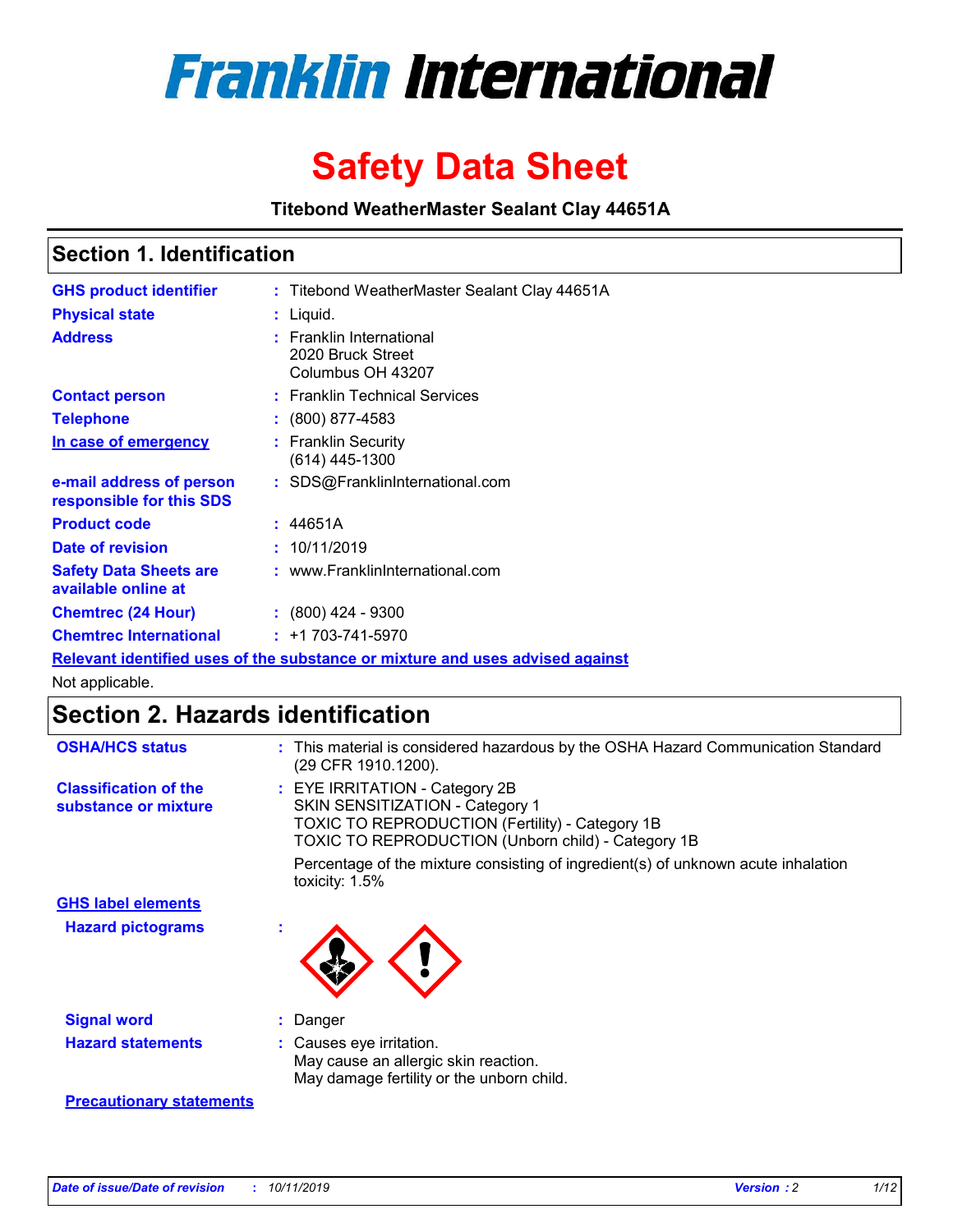### **Section 2. Hazards identification**

| <b>Prevention</b>                          | : Obtain special instructions before use. Do not handle until all safety precautions have<br>been read and understood. Wear protective gloves. Wear eye or face protection.<br>Wear protective clothing. Avoid breathing vapor. Wash hands thoroughly after handling.<br>Contaminated work clothing must not be allowed out of the workplace.                                                        |
|--------------------------------------------|------------------------------------------------------------------------------------------------------------------------------------------------------------------------------------------------------------------------------------------------------------------------------------------------------------------------------------------------------------------------------------------------------|
| <b>Response</b>                            | : IF exposed or concerned: Get medical attention. IF ON SKIN: Wash with plenty of<br>soap and water. Wash contaminated clothing before reuse. If skin irritation or rash<br>occurs: Get medical attention. IF IN EYES: Rinse cautiously with water for several<br>minutes. Remove contact lenses, if present and easy to do. Continue rinsing. If eye<br>irritation persists: Get medical attention. |
| <b>Storage</b>                             | : Store locked up.                                                                                                                                                                                                                                                                                                                                                                                   |
| <b>Disposal</b>                            | : Dispose of contents and container in accordance with all local, regional, national and<br>international regulations.                                                                                                                                                                                                                                                                               |
| <b>Hazards not otherwise</b><br>classified | : Product generates methanol during cure.                                                                                                                                                                                                                                                                                                                                                            |
|                                            |                                                                                                                                                                                                                                                                                                                                                                                                      |

### **Section 3. Composition/information on ingredients**

| <b>Substance/mixture</b><br>Mixture                  |                   |                     |
|------------------------------------------------------|-------------------|---------------------|
| <b>Ingredient name</b>                               | $\frac{9}{6}$     | <b>CAS number</b>   |
| 3-aminopropyltriethoxysilane<br>Dibutyltin dilaurate | l≤3<br>$\leq 0.3$ | 919-30-2<br>77-58-7 |

Any concentration shown as a range is to protect confidentiality or is due to batch variation.

**There are no additional ingredients present which, within the current knowledge of the supplier and in the concentrations applicable, are classified as hazardous to health or the environment and hence require reporting in this section.**

**Occupational exposure limits, if available, are listed in Section 8.**

### **Section 4. First aid measures**

| <b>Description of necessary first aid measures</b> |                                                                                                                                                                                                                                                                                                                                                                                                                                                                                                                                                                                                                                                                                                                                                                           |
|----------------------------------------------------|---------------------------------------------------------------------------------------------------------------------------------------------------------------------------------------------------------------------------------------------------------------------------------------------------------------------------------------------------------------------------------------------------------------------------------------------------------------------------------------------------------------------------------------------------------------------------------------------------------------------------------------------------------------------------------------------------------------------------------------------------------------------------|
| <b>Eye contact</b>                                 | : Immediately flush eyes with plenty of water, occasionally lifting the upper and lower<br>eyelids. Check for and remove any contact lenses. Continue to rinse for at least 10<br>minutes. If irritation persists, get medical attention.                                                                                                                                                                                                                                                                                                                                                                                                                                                                                                                                 |
| <b>Inhalation</b>                                  | : Remove victim to fresh air and keep at rest in a position comfortable for breathing. If<br>not breathing, if breathing is irregular or if respiratory arrest occurs, provide artificial<br>respiration or oxygen by trained personnel. It may be dangerous to the person providing<br>aid to give mouth-to-mouth resuscitation. Get medical attention. If unconscious, place<br>in recovery position and get medical attention immediately. Maintain an open airway.<br>Loosen tight clothing such as a collar, tie, belt or waistband. In case of inhalation of<br>decomposition products in a fire, symptoms may be delayed. The exposed person may<br>need to be kept under medical surveillance for 48 hours.                                                       |
| <b>Skin contact</b>                                | : Wash with plenty of soap and water. Remove contaminated clothing and shoes. Wash<br>contaminated clothing thoroughly with water before removing it, or wear gloves.<br>Continue to rinse for at least 10 minutes. Get medical attention. In the event of any<br>complaints or symptoms, avoid further exposure. Wash clothing before reuse. Clean<br>shoes thoroughly before reuse.                                                                                                                                                                                                                                                                                                                                                                                     |
| <b>Ingestion</b>                                   | : Wash out mouth with water. Remove dentures if any. Remove victim to fresh air and<br>keep at rest in a position comfortable for breathing. If material has been swallowed and<br>the exposed person is conscious, give small quantities of water to drink. Stop if the<br>exposed person feels sick as vomiting may be dangerous. Do not induce vomiting<br>unless directed to do so by medical personnel. If vomiting occurs, the head should be<br>kept low so that vomit does not enter the lungs. Get medical attention. Never give<br>anything by mouth to an unconscious person. If unconscious, place in recovery position<br>and get medical attention immediately. Maintain an open airway. Loosen tight clothing<br>such as a collar, tie, belt or waistband. |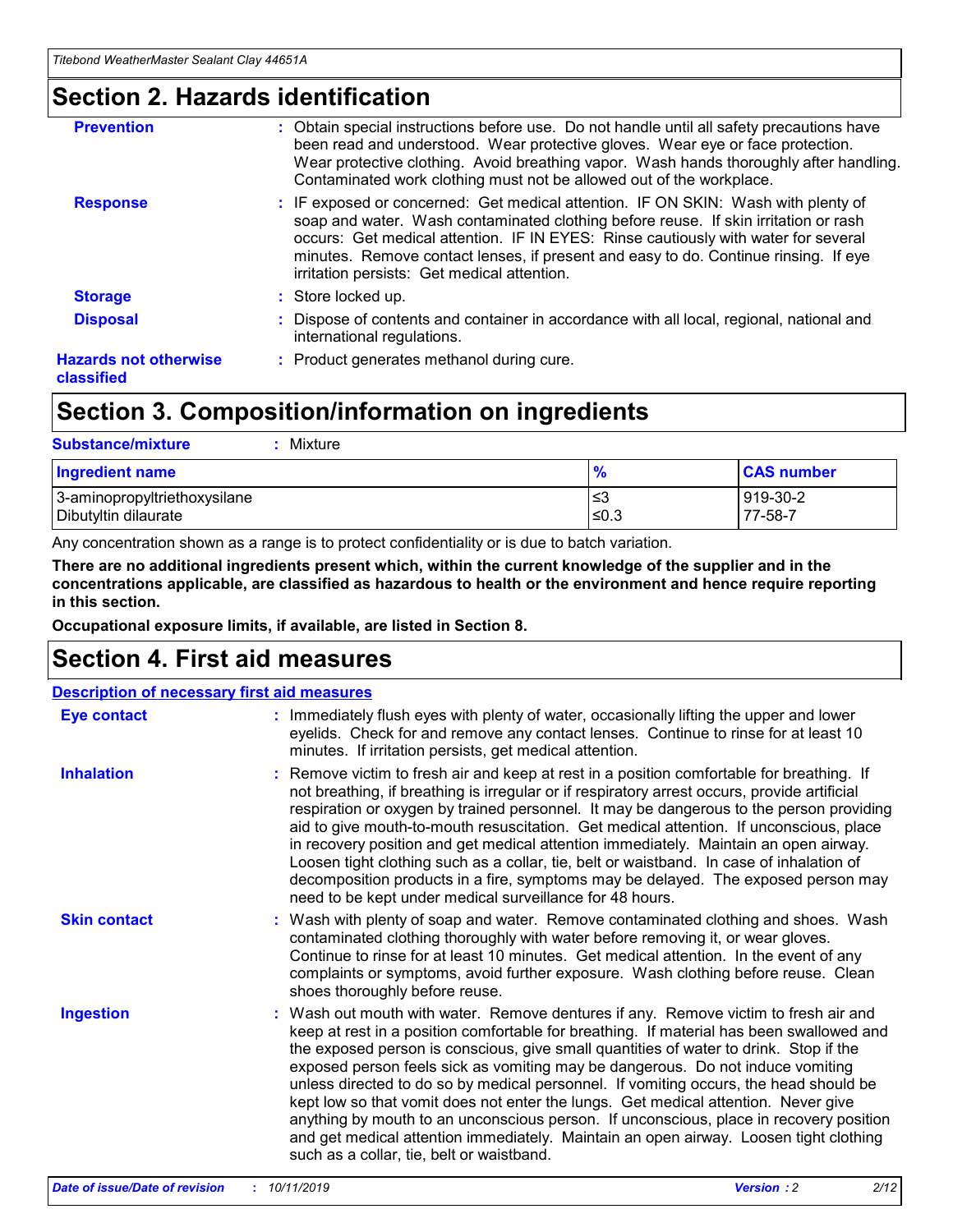## **Section 4. First aid measures**

| Most important symptoms/effects, acute and delayed |  |                                                                                                                                                                                                                                                                                                                                                                                                                 |  |  |
|----------------------------------------------------|--|-----------------------------------------------------------------------------------------------------------------------------------------------------------------------------------------------------------------------------------------------------------------------------------------------------------------------------------------------------------------------------------------------------------------|--|--|
| <b>Potential acute health effects</b>              |  |                                                                                                                                                                                                                                                                                                                                                                                                                 |  |  |
| <b>Eye contact</b>                                 |  | : May cause eye irritation.                                                                                                                                                                                                                                                                                                                                                                                     |  |  |
| <b>Inhalation</b>                                  |  | : No known significant effects or critical hazards.                                                                                                                                                                                                                                                                                                                                                             |  |  |
| <b>Skin contact</b>                                |  | : May cause skin irritation.                                                                                                                                                                                                                                                                                                                                                                                    |  |  |
| <b>Ingestion</b>                                   |  | : No known significant effects or critical hazards.                                                                                                                                                                                                                                                                                                                                                             |  |  |
| Over-exposure signs/symptoms                       |  |                                                                                                                                                                                                                                                                                                                                                                                                                 |  |  |
| <b>Eye contact</b>                                 |  | : Adverse symptoms may include the following:<br>irritation<br>watering<br>redness                                                                                                                                                                                                                                                                                                                              |  |  |
| <b>Inhalation</b>                                  |  | : Adverse symptoms may include the following:<br>reduced fetal weight<br>increase in fetal deaths<br>skeletal malformations                                                                                                                                                                                                                                                                                     |  |  |
| <b>Skin contact</b>                                |  | : Adverse symptoms may include the following:<br>irritation<br>redness<br>reduced fetal weight<br>increase in fetal deaths<br>skeletal malformations                                                                                                                                                                                                                                                            |  |  |
| <b>Ingestion</b>                                   |  | : Adverse symptoms may include the following:<br>reduced fetal weight<br>increase in fetal deaths<br>skeletal malformations                                                                                                                                                                                                                                                                                     |  |  |
|                                                    |  | <b>Indication of immediate medical attention and special treatment needed, if necessary</b>                                                                                                                                                                                                                                                                                                                     |  |  |
| <b>Notes to physician</b>                          |  | : In case of inhalation of decomposition products in a fire, symptoms may be delayed.<br>The exposed person may need to be kept under medical surveillance for 48 hours.                                                                                                                                                                                                                                        |  |  |
| <b>Specific treatments</b>                         |  | : No specific treatment.                                                                                                                                                                                                                                                                                                                                                                                        |  |  |
| <b>Protection of first-aiders</b>                  |  | : No action shall be taken involving any personal risk or without suitable training. If it is<br>suspected that fumes are still present, the rescuer should wear an appropriate mask or<br>self-contained breathing apparatus. It may be dangerous to the person providing aid to<br>give mouth-to-mouth resuscitation. Wash contaminated clothing thoroughly with water<br>before removing it, or wear gloves. |  |  |

**See toxicological information (Section 11)**

### **Section 5. Fire-fighting measures**

| <b>Extinguishing media</b>                             |                                                                                                                                                                                                     |
|--------------------------------------------------------|-----------------------------------------------------------------------------------------------------------------------------------------------------------------------------------------------------|
| <b>Suitable extinguishing</b><br>media                 | : Use an extinguishing agent suitable for the surrounding fire.                                                                                                                                     |
| <b>Unsuitable extinguishing</b><br>media               | $:$ None known.                                                                                                                                                                                     |
| <b>Specific hazards arising</b><br>from the chemical   | : In a fire or if heated, a pressure increase will occur and the container may burst.                                                                                                               |
| <b>Hazardous thermal</b><br>decomposition products     | : Decomposition products may include the following materials:<br>carbon dioxide<br>carbon monoxide<br>nitrogen oxides<br>metal oxide/oxides                                                         |
| <b>Special protective actions</b><br>for fire-fighters | : Promptly isolate the scene by removing all persons from the vicinity of the incident if<br>there is a fire. No action shall be taken involving any personal risk or without suitable<br>training. |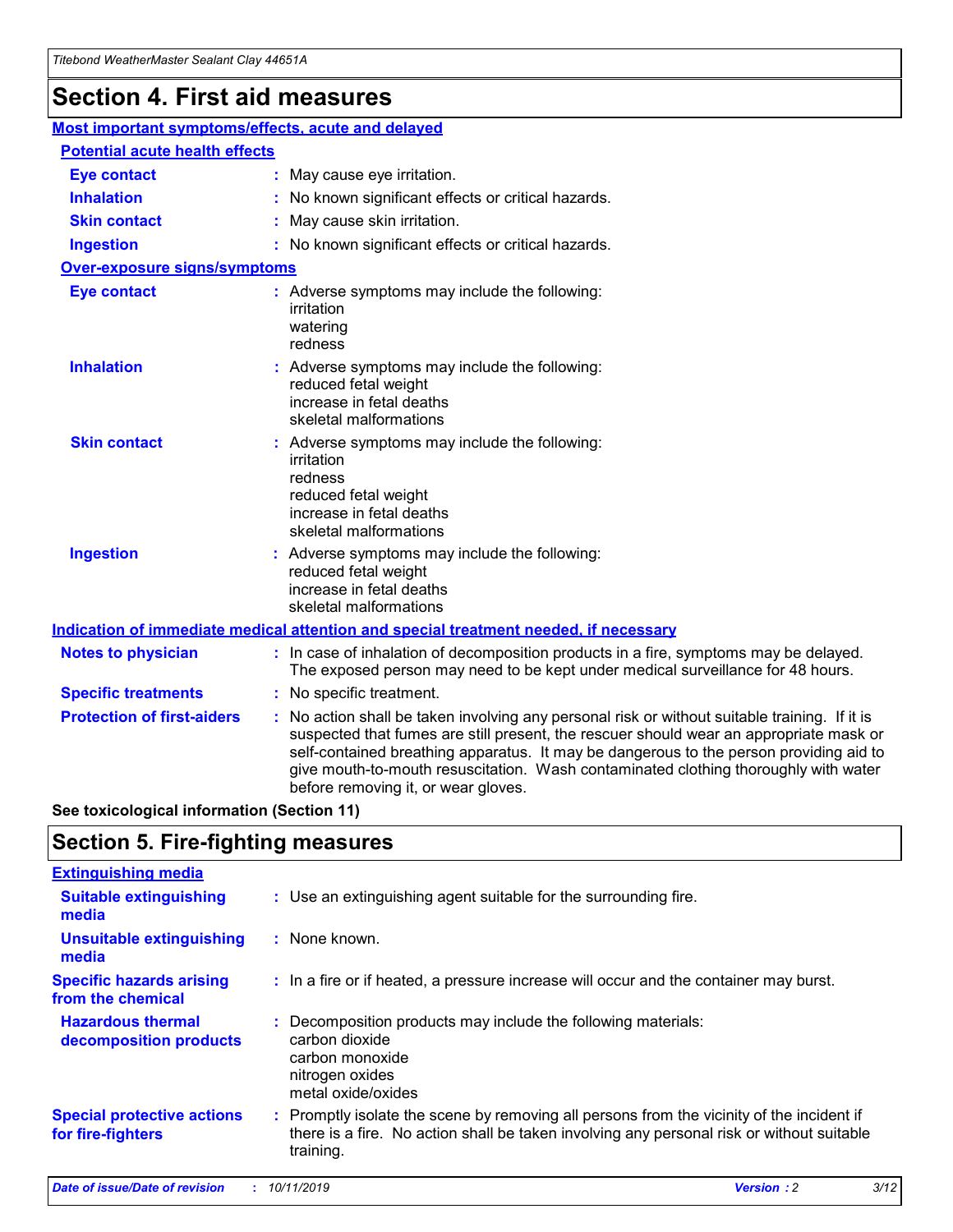### **Section 5. Fire-fighting measures**

**Special protective equipment for fire-fighters** Fire-fighters should wear appropriate protective equipment and self-contained breathing **:** apparatus (SCBA) with a full face-piece operated in positive pressure mode.

### **Section 6. Accidental release measures**

#### **Personal precautions, protective equipment and emergency procedures**

| For non-emergency<br>personnel                               | : No action shall be taken involving any personal risk or without suitable training.<br>Evacuate surrounding areas. Keep unnecessary and unprotected personnel from<br>entering. Do not touch or walk through spilled material. Avoid breathing vapor or mist.<br>Provide adequate ventilation. Wear appropriate respirator when ventilation is<br>inadequate. Put on appropriate personal protective equipment.                                                                                                                                                                                                                                                                                             |
|--------------------------------------------------------------|--------------------------------------------------------------------------------------------------------------------------------------------------------------------------------------------------------------------------------------------------------------------------------------------------------------------------------------------------------------------------------------------------------------------------------------------------------------------------------------------------------------------------------------------------------------------------------------------------------------------------------------------------------------------------------------------------------------|
|                                                              | For emergency responders : If specialized clothing is required to deal with the spillage, take note of any information in<br>Section 8 on suitable and unsuitable materials. See also the information in "For non-<br>emergency personnel".                                                                                                                                                                                                                                                                                                                                                                                                                                                                  |
| <b>Environmental precautions</b>                             | : Avoid dispersal of spilled material and runoff and contact with soil, waterways, drains<br>and sewers. Inform the relevant authorities if the product has caused environmental<br>pollution (sewers, waterways, soil or air).                                                                                                                                                                                                                                                                                                                                                                                                                                                                              |
| <b>Methods and materials for containment and cleaning up</b> |                                                                                                                                                                                                                                                                                                                                                                                                                                                                                                                                                                                                                                                                                                              |
| <b>Small spill</b>                                           | : Stop leak if without risk. Move containers from spill area. Dilute with water and mop up<br>if water-soluble. Alternatively, or if water-insoluble, absorb with an inert dry material and<br>place in an appropriate waste disposal container. Dispose of via a licensed waste<br>disposal contractor.                                                                                                                                                                                                                                                                                                                                                                                                     |
| <b>Large spill</b>                                           | : Stop leak if without risk. Move containers from spill area. Approach release from<br>upwind. Prevent entry into sewers, water courses, basements or confined areas. Wash<br>spillages into an effluent treatment plant or proceed as follows. Contain and collect<br>spillage with non-combustible, absorbent material e.g. sand, earth, vermiculite or<br>diatomaceous earth and place in container for disposal according to local regulations<br>(see Section 13). Dispose of via a licensed waste disposal contractor. Contaminated<br>absorbent material may pose the same hazard as the spilled product. Note: see<br>Section 1 for emergency contact information and Section 13 for waste disposal. |

### **Section 7. Handling and storage**

| <b>Precautions for safe handling</b>                                             |                                                                                                                                                                                                                                                                                                                                                                                                                                                                                                                                                                                                                                                                                                                                                                                                                                                  |
|----------------------------------------------------------------------------------|--------------------------------------------------------------------------------------------------------------------------------------------------------------------------------------------------------------------------------------------------------------------------------------------------------------------------------------------------------------------------------------------------------------------------------------------------------------------------------------------------------------------------------------------------------------------------------------------------------------------------------------------------------------------------------------------------------------------------------------------------------------------------------------------------------------------------------------------------|
| <b>Protective measures</b>                                                       | : Put on appropriate personal protective equipment (see Section 8). Persons with a<br>history of skin sensitization problems should not be employed in any process in which<br>this product is used. Avoid exposure - obtain special instructions before use. Avoid<br>exposure during pregnancy. Do not handle until all safety precautions have been read<br>and understood. Do not get in eyes or on skin or clothing. Do not ingest. Avoid<br>breathing vapor or mist. If during normal use the material presents a respiratory hazard,<br>use only with adequate ventilation or wear appropriate respirator. Keep in the original<br>container or an approved alternative made from a compatible material, kept tightly<br>closed when not in use. Empty containers retain product residue and can be hazardous.<br>Do not reuse container. |
| <b>Advice on general</b><br>occupational hygiene                                 | : Eating, drinking and smoking should be prohibited in areas where this material is<br>handled, stored and processed. Workers should wash hands and face before eating,<br>drinking and smoking. Remove contaminated clothing and protective equipment before<br>entering eating areas. See also Section 8 for additional information on hygiene<br>measures.                                                                                                                                                                                                                                                                                                                                                                                                                                                                                    |
| <b>Conditions for safe storage,</b><br>including any<br><b>incompatibilities</b> | Store between the following temperatures: 0 to 120°C (32 to 248°F). Store in<br>accordance with local regulations. Store in original container protected from direct<br>sunlight in a dry, cool and well-ventilated area, away from incompatible materials (see<br>Section 10) and food and drink. Store locked up. Keep container tightly closed and<br>sealed until ready for use. Containers that have been opened must be carefully<br>resealed and kept upright to prevent leakage. Do not store in unlabeled containers.<br>Use appropriate containment to avoid environmental contamination. See Section 10 for<br>incompatible materials before handling or use.                                                                                                                                                                         |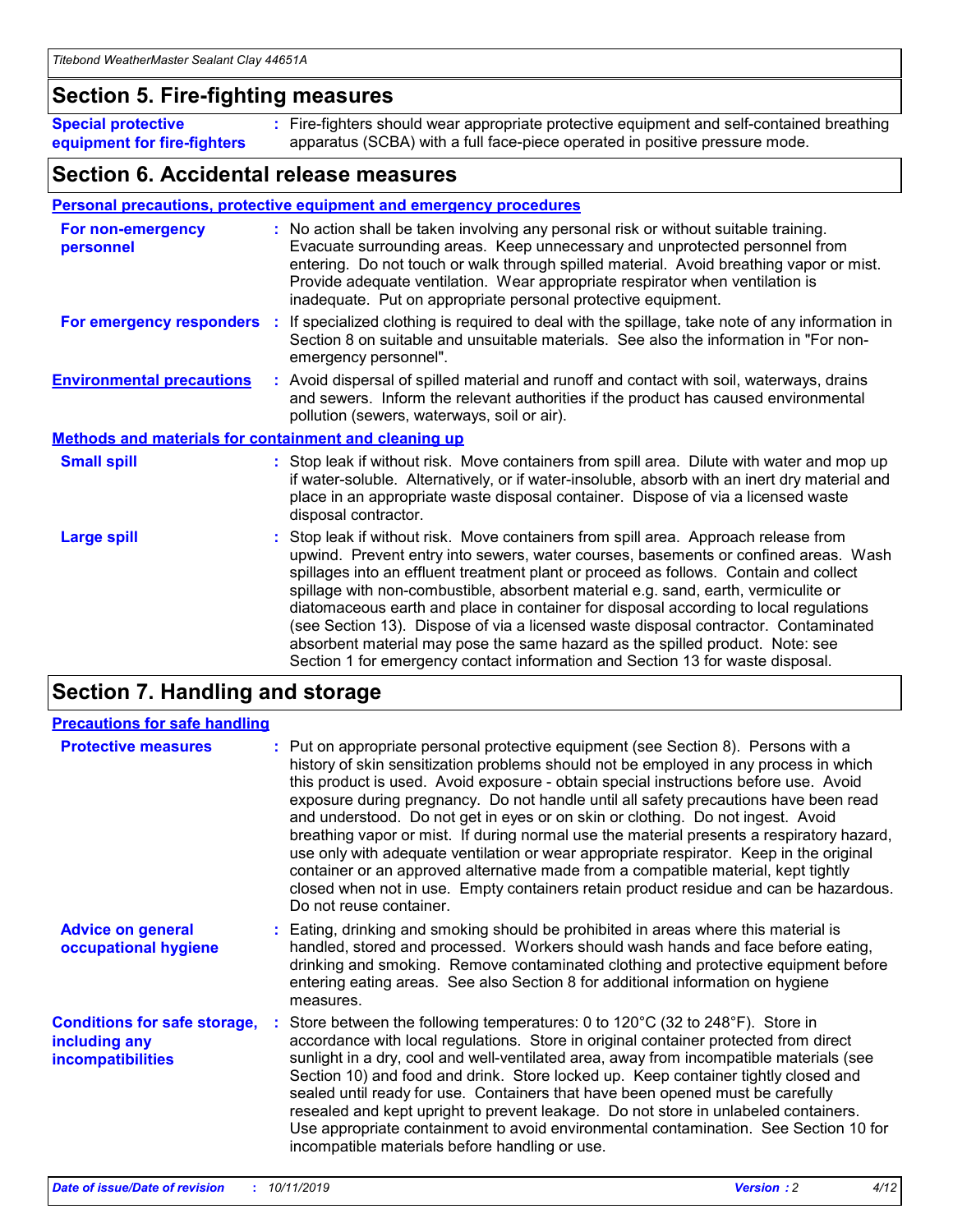## **Section 8. Exposure controls/personal protection**

#### **Control parameters**

#### **Occupational exposure limits**

| <b>Ingredient name</b>                               |    |                        | <b>Exposure limits</b>                                                                                                                                                                                                                                                                                                                                                                                                                                                                                                                                                                                                 |
|------------------------------------------------------|----|------------------------|------------------------------------------------------------------------------------------------------------------------------------------------------------------------------------------------------------------------------------------------------------------------------------------------------------------------------------------------------------------------------------------------------------------------------------------------------------------------------------------------------------------------------------------------------------------------------------------------------------------------|
| 3-aminopropyltriethoxysilane<br>Dibutyltin dilaurate |    |                        | None.<br>ACGIH TLV (United States, 3/2019). Absorbed through skin.<br>Notes: as Sn<br>TWA: $0.1 \text{ mg/m}^3$ , (as Sn) 8 hours.<br>STEL: 0.2 mg/m <sup>3</sup> , (as Sn) 15 minutes.<br>NIOSH REL (United States, 10/2016). Absorbed through skin.<br>Notes: as Sn<br>TWA: 0.1 mg/m <sup>3</sup> , (as Sn) 10 hours.<br>OSHA PEL (United States, 5/2018). Notes: as Sn<br>TWA: 0.1 mg/m <sup>3</sup> , (as Sn) 8 hours.<br>OSHA PEL 1989 (United States, 3/1989). Absorbed through skin.<br>Notes: measured as Sn<br>TWA: 0.1 mg/m <sup>3</sup> , (measured as Sn) 8 hours. Form: Organic                           |
| <b>Appropriate engineering</b><br>controls           |    |                        | : If user operations generate dust, fumes, gas, vapor or mist, use process enclosures,<br>local exhaust ventilation or other engineering controls to keep worker exposure to<br>airborne contaminants below any recommended or statutory limits.                                                                                                                                                                                                                                                                                                                                                                       |
| <b>Environmental exposure</b><br>controls            |    |                        | Emissions from ventilation or work process equipment should be checked to ensure<br>they comply with the requirements of environmental protection legislation. In some<br>cases, fume scrubbers, filters or engineering modifications to the process equipment<br>will be necessary to reduce emissions to acceptable levels.                                                                                                                                                                                                                                                                                          |
| <b>Individual protection measures</b>                |    |                        |                                                                                                                                                                                                                                                                                                                                                                                                                                                                                                                                                                                                                        |
| <b>Hygiene measures</b>                              |    |                        | : Wash hands, forearms and face thoroughly after handling chemical products, before<br>eating, smoking and using the lavatory and at the end of the working period.<br>Appropriate techniques should be used to remove potentially contaminated clothing.<br>Contaminated work clothing should not be allowed out of the workplace. Wash<br>contaminated clothing before reusing. Ensure that eyewash stations and safety<br>showers are close to the workstation location.                                                                                                                                            |
| <b>Eye/face protection</b>                           |    |                        | Safety eyewear complying with an approved standard should be used when a risk<br>assessment indicates this is necessary to avoid exposure to liquid splashes, mists,<br>gases or dusts. If contact is possible, the following protection should be worn, unless<br>the assessment indicates a higher degree of protection: chemical splash goggles.                                                                                                                                                                                                                                                                    |
| <b>Skin protection</b>                               |    |                        |                                                                                                                                                                                                                                                                                                                                                                                                                                                                                                                                                                                                                        |
| <b>Hand protection</b>                               |    |                        | : Chemical-resistant, impervious gloves complying with an approved standard should be<br>worn at all times when handling chemical products if a risk assessment indicates this is<br>necessary. Considering the parameters specified by the glove manufacturer, check<br>during use that the gloves are still retaining their protective properties. It should be<br>noted that the time to breakthrough for any glove material may be different for different<br>glove manufacturers. In the case of mixtures, consisting of several substances, the<br>protection time of the gloves cannot be accurately estimated. |
| <b>Body protection</b>                               |    | handling this product. | Personal protective equipment for the body should be selected based on the task being<br>performed and the risks involved and should be approved by a specialist before                                                                                                                                                                                                                                                                                                                                                                                                                                                |
| <b>Other skin protection</b>                         |    |                        | : Appropriate footwear and any additional skin protection measures should be selected<br>based on the task being performed and the risks involved and should be approved by a<br>specialist before handling this product.                                                                                                                                                                                                                                                                                                                                                                                              |
| <b>Respiratory protection</b>                        | ÷. | aspects of use.        | Based on the hazard and potential for exposure, select a respirator that meets the<br>appropriate standard or certification. Respirators must be used according to a<br>respiratory protection program to ensure proper fitting, training, and other important                                                                                                                                                                                                                                                                                                                                                         |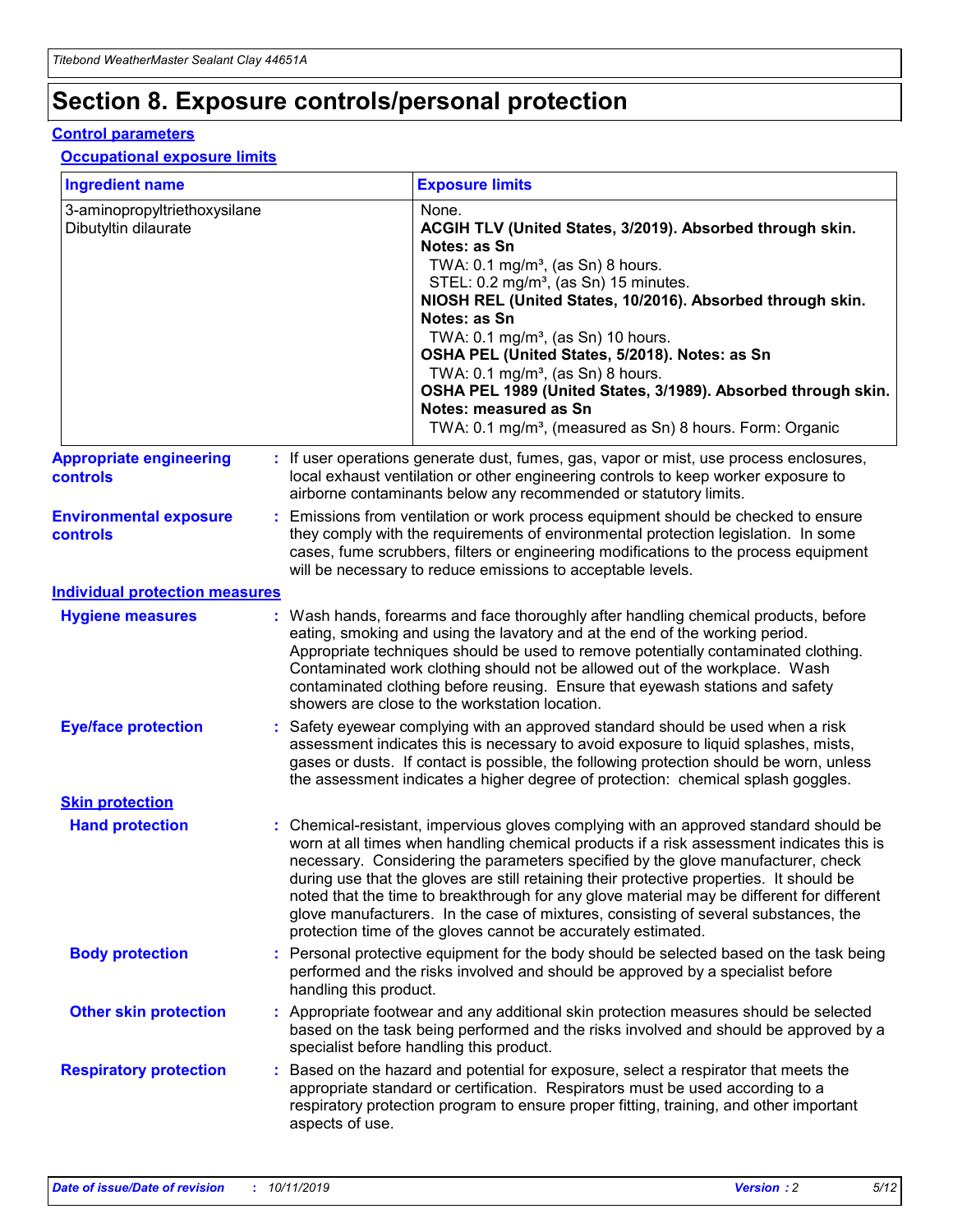### **Section 9. Physical and chemical properties**

#### **Appearance**

| <b>Physical state</b>                             | : Liquid. [Paste.]                                              |
|---------------------------------------------------|-----------------------------------------------------------------|
| Color                                             | Clay.                                                           |
| Odor                                              | : None [Slight]                                                 |
| <b>Odor threshold</b>                             | : Not available.                                                |
| рH                                                | : Not applicable.                                               |
| <b>Melting point</b>                              | : Not available.                                                |
| <b>Boiling point</b>                              | : $>100^{\circ}$ C ( $>212^{\circ}$ F)                          |
| <b>Flash point</b>                                | : Closed cup: $>200^{\circ}$ C ( $>392^{\circ}$ F) [Setaflash.] |
| <b>Evaporation rate</b>                           | $:$ <1 (butyl acetate = 1)                                      |
| <b>Flammability (solid, gas)</b>                  | : Not available.                                                |
| Lower and upper explosive<br>(flammable) limits   | : Not available.                                                |
| <b>VOC (less water, less</b><br>exempt solvents)  | $: 0$ g/l                                                       |
| <b>Volatility</b>                                 | $: 0\%$ (w/w)                                                   |
| <b>Vapor density</b>                              |                                                                 |
|                                                   | : Not available.                                                |
| <b>Relative density</b>                           | : 1.4329                                                        |
| <b>Solubility</b>                                 | Insoluble in the following materials: cold water and hot water. |
| <b>Solubility in water</b>                        | : Not available.                                                |
| <b>Partition coefficient: n-</b><br>octanol/water | $:$ Not available.                                              |
| <b>Auto-ignition temperature</b>                  | : Not available.                                                |
| <b>Decomposition temperature</b>                  | : Not available.                                                |

### **Section 10. Stability and reactivity**

| <b>Reactivity</b>                            |    | : No specific test data related to reactivity available for this product or its ingredients.            |
|----------------------------------------------|----|---------------------------------------------------------------------------------------------------------|
| <b>Chemical stability</b>                    |    | : The product is stable.                                                                                |
| <b>Possibility of hazardous</b><br>reactions |    | : Under normal conditions of storage and use, hazardous reactions will not occur.                       |
| <b>Conditions to avoid</b>                   |    | : No specific data.                                                                                     |
| <b>Incompatible materials</b>                | ٠. | No specific data.                                                                                       |
| <b>Hazardous decomposition</b><br>products   | ÷. | Under normal conditions of storage and use, hazardous decomposition products should<br>not be produced. |

### **Section 11. Toxicological information**

#### **Information on toxicological effects**

#### **Acute toxicity**

| <b>Product/ingredient name</b> | <b>Result</b>           | <b>Species</b> | <b>Dose</b>                | <b>Exposure</b> |
|--------------------------------|-------------------------|----------------|----------------------------|-----------------|
| 3-aminopropyltriethoxysilane   | <b>ILD50 Dermal</b>     | Rabbit         | 4.29 g/kg                  |                 |
| Dibutyltin dilaurate           | ILD50 Oral<br>LD50 Oral | Rat<br>Rat     | $1.57$ g/kg<br>175 $mg/kg$ |                 |
|                                |                         |                |                            |                 |

**Irritation/Corrosion**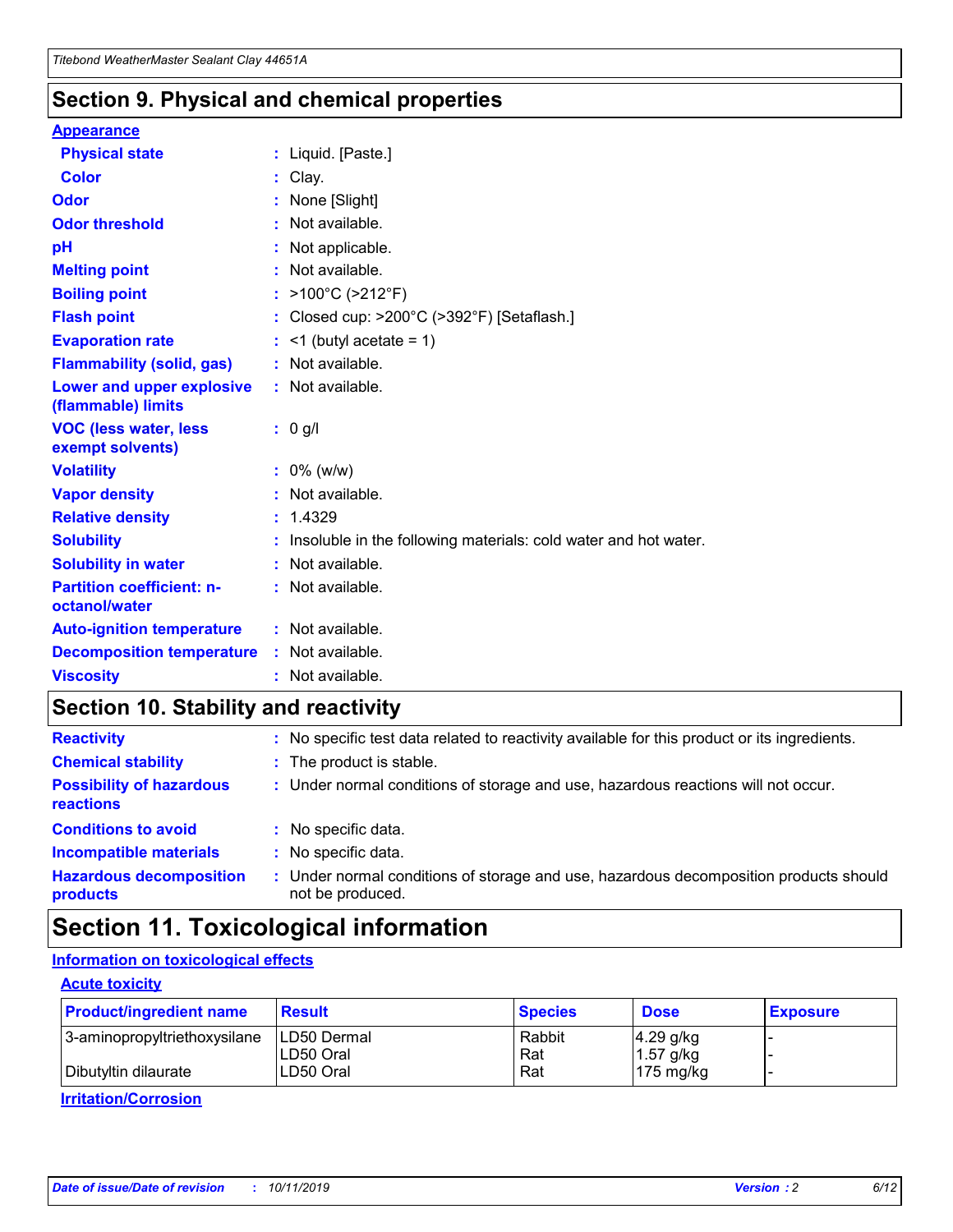## **Section 11. Toxicological information**

| <b>Product/ingredient name</b> | <b>Result</b>            | <b>Species</b> | <b>Score</b> | <b>Exposure</b>     | <b>Observation</b> |
|--------------------------------|--------------------------|----------------|--------------|---------------------|--------------------|
| 3-aminopropyltriethoxysilane   | Eyes - Mild irritant     | Rabbit         |              | $100 \text{ mg}$    |                    |
|                                | Eyes - Severe irritant   | Rabbit         |              | 24 hours 750        |                    |
|                                |                          |                |              | ug                  |                    |
|                                | Skin - Severe irritant   | Rabbit         |              | 24 hours 5          |                    |
|                                |                          |                |              | mq                  |                    |
| Dibutyltin dilaurate           | Eyes - Moderate irritant | Rabbit         |              | <b>24 hours 100</b> |                    |
|                                | Skin - Severe irritant   | Rabbit         |              | mg<br>500 mg        |                    |
|                                |                          |                |              |                     |                    |

#### **Sensitization**

Not available.

#### **Mutagenicity**

Not available.

#### **Carcinogenicity**

Not available.

#### **Reproductive toxicity**

Not available.

#### **Teratogenicity**

Not available.

#### **Specific target organ toxicity (single exposure)**

Not available.

#### **Specific target organ toxicity (repeated exposure)**

| <b>Name</b>                                                                         |                                                                            | <b>Category</b>                                     | <b>Route of</b><br>exposure | <b>Target organs</b> |
|-------------------------------------------------------------------------------------|----------------------------------------------------------------------------|-----------------------------------------------------|-----------------------------|----------------------|
| Dibutyltin dilaurate                                                                |                                                                            | Category 1                                          |                             | respiratory system   |
| <b>Aspiration hazard</b><br>Not available.                                          |                                                                            |                                                     |                             |                      |
| <b>Information on the likely</b><br>routes of exposure                              | : Not available.                                                           |                                                     |                             |                      |
| <b>Potential acute health effects</b>                                               |                                                                            |                                                     |                             |                      |
| <b>Eye contact</b>                                                                  | : May cause eye irritation.                                                |                                                     |                             |                      |
| <b>Inhalation</b>                                                                   |                                                                            | : No known significant effects or critical hazards. |                             |                      |
| <b>Skin contact</b>                                                                 | : May cause skin irritation.                                               |                                                     |                             |                      |
| <b>Ingestion</b>                                                                    |                                                                            | : No known significant effects or critical hazards. |                             |                      |
| <b>Symptoms related to the physical, chemical and toxicological characteristics</b> |                                                                            |                                                     |                             |                      |
| <b>Eye contact</b>                                                                  | irritation<br>watering<br>redness                                          | : Adverse symptoms may include the following:       |                             |                      |
| <b>Inhalation</b>                                                                   | reduced fetal weight<br>increase in fetal deaths<br>skeletal malformations | : Adverse symptoms may include the following:       |                             |                      |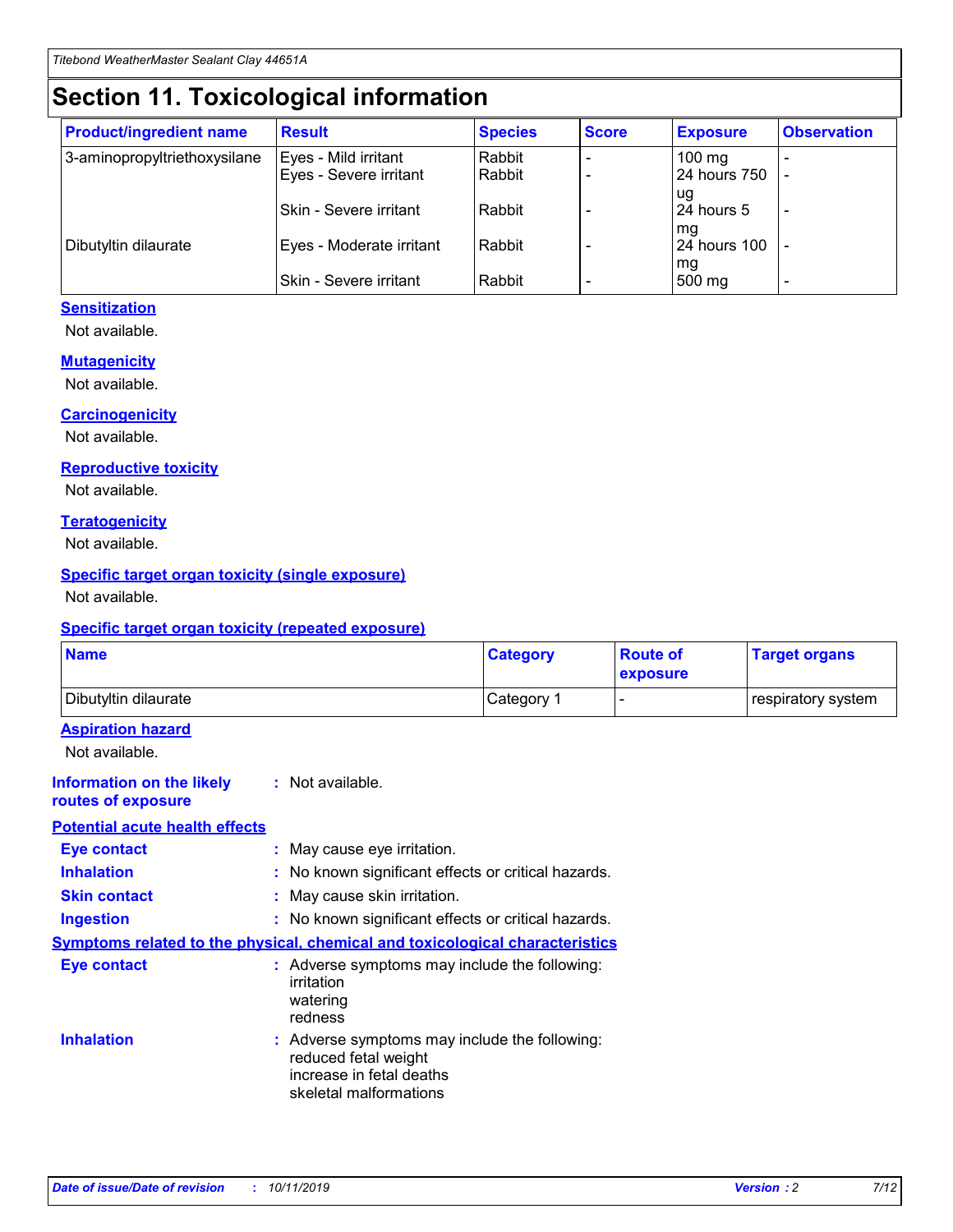## **Section 11. Toxicological information**

| <b>Skin contact</b>                     | : Adverse symptoms may include the following:<br>irritation<br>redness<br>reduced fetal weight<br>increase in fetal deaths<br>skeletal malformations |
|-----------------------------------------|------------------------------------------------------------------------------------------------------------------------------------------------------|
| <b>Ingestion</b>                        | : Adverse symptoms may include the following:<br>reduced fetal weight<br>increase in fetal deaths<br>skeletal malformations                          |
|                                         | Delayed and immediate effects and also chronic effects from short and long term exposure                                                             |
| <b>Short term exposure</b>              |                                                                                                                                                      |
| <b>Potential immediate</b><br>effects   | : Not available.                                                                                                                                     |
| <b>Potential delayed effects</b>        | : Not available.                                                                                                                                     |
| <b>Long term exposure</b>               |                                                                                                                                                      |
| <b>Potential immediate</b><br>effects   | : Not available.                                                                                                                                     |
| <b>Potential delayed effects</b>        | : Not available.                                                                                                                                     |
| <b>Potential chronic health effects</b> |                                                                                                                                                      |
| Not available.                          |                                                                                                                                                      |
| <b>General</b>                          | : Once sensitized, a severe allergic reaction may occur when subsequently exposed to<br>very low levels.                                             |
| <b>Carcinogenicity</b>                  | : No known significant effects or critical hazards.                                                                                                  |
| <b>Mutagenicity</b>                     | No known significant effects or critical hazards.                                                                                                    |
| <b>Teratogenicity</b>                   | May damage the unborn child.                                                                                                                         |
| <b>Developmental effects</b>            | : No known significant effects or critical hazards.                                                                                                  |
| <b>Fertility effects</b>                | : May damage fertility.                                                                                                                              |
| <b>Numerical measures of toxicity</b>   |                                                                                                                                                      |
| <b>Acute toxicity estimates</b>         |                                                                                                                                                      |
| .                                       |                                                                                                                                                      |

Not available.

## **Section 12. Ecological information**

#### **Toxicity**

| <b>Product/ingredient name</b> | <b>Result</b>                     | <b>Species</b>                       | <b>Exposure</b> |
|--------------------------------|-----------------------------------|--------------------------------------|-----------------|
| Dibutyltin dilaurate           | Chronic EC10 > 2 mg/l Fresh water | Algae - Scenedesmus<br>I subspicatus | l 96 hours      |

#### **Persistence and degradability**

| <b>Product/ingredient name</b> | <b>Test</b>                                                                    | <b>Result</b>  |                   | <b>Dose</b> | <b>Inoculum</b>         |
|--------------------------------|--------------------------------------------------------------------------------|----------------|-------------------|-------------|-------------------------|
| Dibutyltin dilaurate           | OECD 301F<br>Ready<br>Biodegradability -<br>Manometric<br>Respirometry<br>Test | 23 % - 28 days |                   |             |                         |
| <b>Product/ingredient name</b> | <b>Aquatic half-life</b>                                                       |                | <b>Photolysis</b> |             | <b>Biodegradability</b> |
| Dibutyltin dilaurate           |                                                                                |                |                   |             | Inherent                |

#### **Bioaccumulative potential**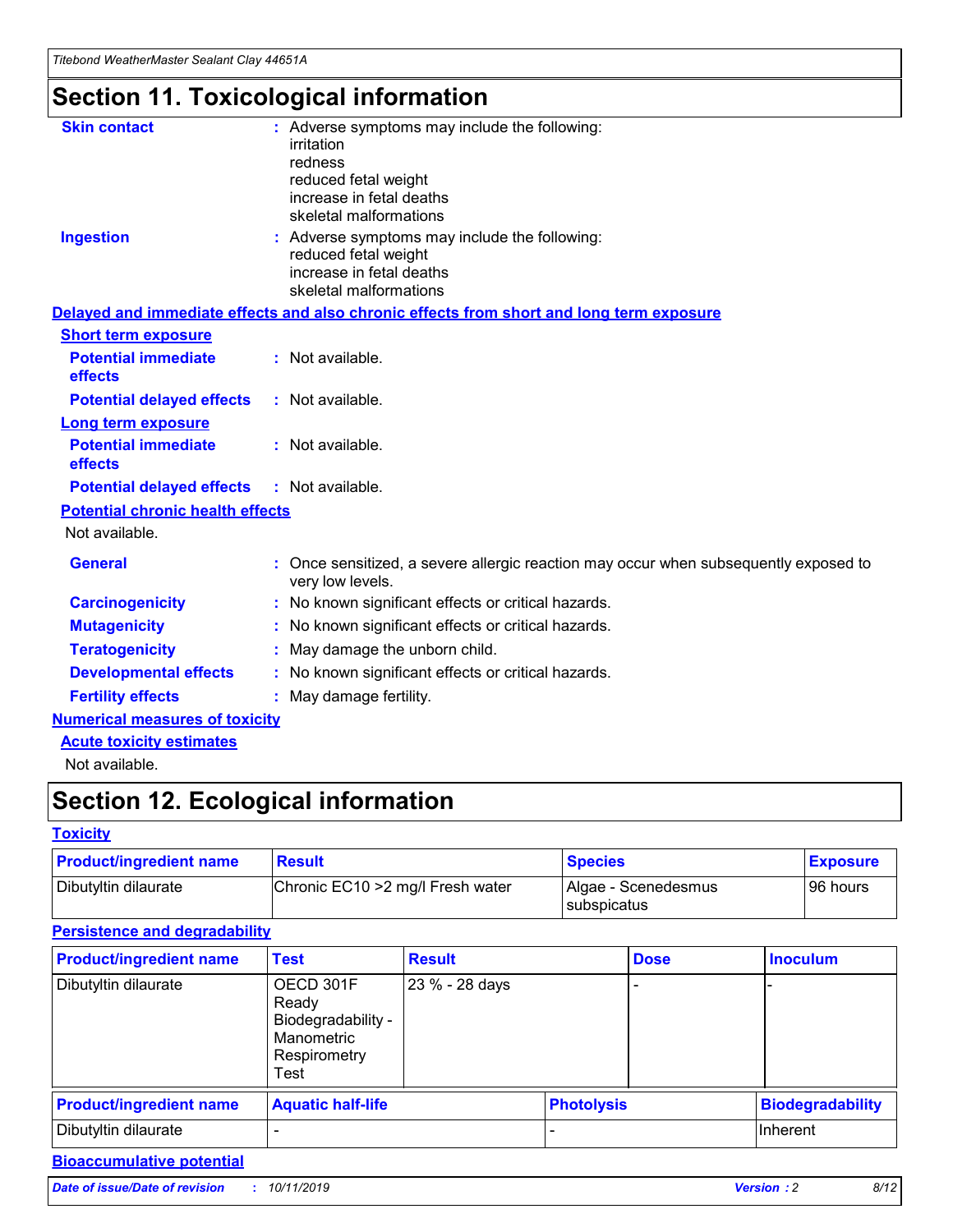## **Section 12. Ecological information**

| <b>Product/ingredient name</b>                       | ∣LoqP <sub>ow</sub> | <b>BCF</b>  | <b>Potential</b> |
|------------------------------------------------------|---------------------|-------------|------------------|
| 3-aminopropyltriethoxysilane<br>Dibutyltin dilaurate | 4.44                | 3.4<br>2.91 | low<br>low       |

#### **Mobility in soil**

| <i></i>                                                       |                                                     |
|---------------------------------------------------------------|-----------------------------------------------------|
| <b>Soil/water partition</b><br>coefficient (K <sub>oc</sub> ) | : Not available.                                    |
| <b>Other adverse effects</b>                                  | : No known significant effects or critical hazards. |

### **Section 13. Disposal considerations**

**Disposal methods :**

The generation of waste should be avoided or minimized wherever possible. Disposal of this product, solutions and any by-products should at all times comply with the requirements of environmental protection and waste disposal legislation and any regional local authority requirements. Dispose of surplus and non-recyclable products via a licensed waste disposal contractor. Waste should not be disposed of untreated to the sewer unless fully compliant with the requirements of all authorities with jurisdiction. Waste packaging should be recycled. Incineration or landfill should only be considered when recycling is not feasible. This material and its container must be disposed of in a safe way. Care should be taken when handling emptied containers that have not been cleaned or rinsed out. Empty containers or liners may retain some product residues. Avoid dispersal of spilled material and runoff and contact with soil, waterways, drains and sewers.

## **Section 14. Transport information**

|                                      | <b>DOT</b><br><b>Classification</b> | <b>TDG</b><br><b>Classification</b> | <b>Mexico</b><br><b>Classification</b> | <b>ADR/RID</b>           | <b>IMDG</b>              | <b>IATA</b>    |
|--------------------------------------|-------------------------------------|-------------------------------------|----------------------------------------|--------------------------|--------------------------|----------------|
| <b>UN number</b>                     | Not regulated.                      | Not regulated.                      | Not regulated.                         | Not regulated.           | Not regulated.           | Not regulated. |
| <b>UN proper</b><br>shipping name    | $\blacksquare$                      |                                     |                                        |                          |                          |                |
| <b>Transport</b><br>hazard class(es) | $\blacksquare$                      | $\overline{\phantom{a}}$            | $\overline{\phantom{a}}$               | $\overline{\phantom{a}}$ | $\overline{\phantom{a}}$ | $\blacksquare$ |
| <b>Packing group</b>                 | $\overline{\phantom{a}}$            | -                                   | -                                      | -                        |                          | -              |
| <b>Environmental</b><br>hazards      | No.                                 | No.                                 | No.                                    | No.                      | No.                      | No.            |

## **Section 15. Regulatory information**

#### **U.S. Federal regulations**

#### **SARA 302/304**

#### **Composition/information on ingredients**

No products were found.

**SARA 304 RQ :** Not applicable.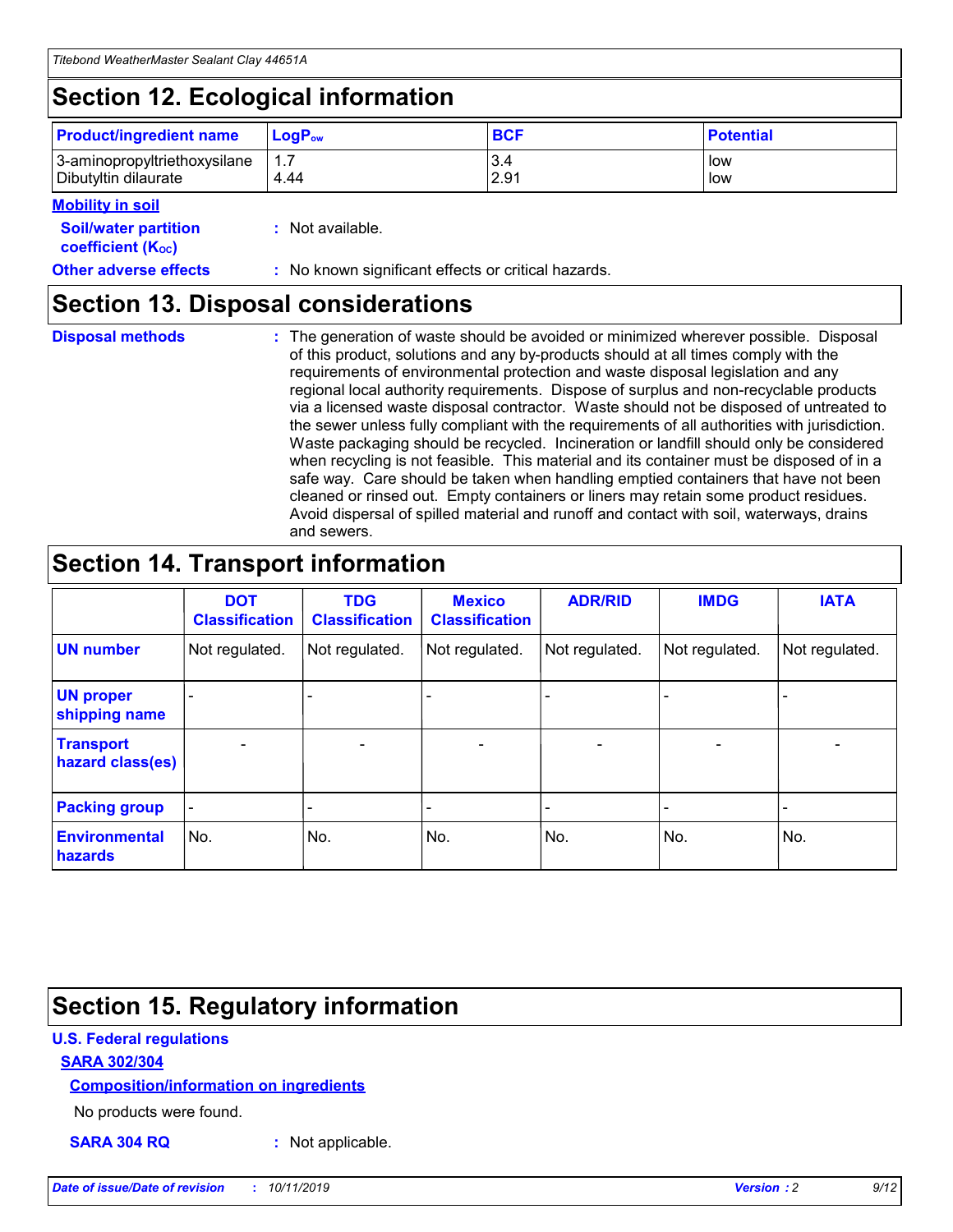## **Section 15. Regulatory information**

#### **SARA 311/312**

**Classification :** EYE IRRITATION - Category 2B SKIN SENSITIZATION - Category 1 TOXIC TO REPRODUCTION (Fertility) - Category 1B TOXIC TO REPRODUCTION (Unborn child) - Category 1B

#### **Composition/information on ingredients**

| <b>Name</b>                  | $\frac{9}{6}$ | <b>Classification</b>                                                                                            |
|------------------------------|---------------|------------------------------------------------------------------------------------------------------------------|
| 3-aminopropyltriethoxysilane | $\leq$ 3      | <b>FLAMMABLE LIQUIDS - Category 4</b><br><b>ACUTE TOXICITY (oral) - Category 4</b>                               |
|                              |               | SKIN IRRITATION - Category 2<br>EYE IRRITATION - Category 2A                                                     |
| Dibutyltin dilaurate         | ≤0.3          | ACUTE TOXICITY (oral) - Category 3<br>SKIN CORROSION - Category 1C                                               |
|                              |               | SERIOUS EYE DAMAGE - Category 1<br>SKIN SENSITIZATION - Category 1<br><b>GERM CELL MUTAGENICITY - Category 2</b> |
|                              |               | TOXIC TO REPRODUCTION (Fertility) - Category 1B<br>TOXIC TO REPRODUCTION (Unborn child) - Category 1B            |
|                              |               | SPECIFIC TARGET ORGAN TOXICITY (REPEATED<br>EXPOSURE) (respiratory system) - Category 1                          |

#### **State regulations**

| <b>Massachusetts</b> | : None of the components are listed. |
|----------------------|--------------------------------------|
| <b>New York</b>      | : None of the components are listed. |
| <b>New Jersey</b>    | : None of the components are listed. |
| <b>Pennsylvania</b>  | : None of the components are listed. |

#### **California Prop. 65**

**A** WARNING: This product can expose you to methanol, which is known to the State of California to cause birth defects or other reproductive harm. For more information go to www.P65Warnings.ca.gov.

| <b>Ingredient name</b> | No significant risk Maximum<br>level | acceptable dosage<br>level |
|------------------------|--------------------------------------|----------------------------|
| methanol               |                                      | Yes.                       |

#### **International regulations**

**Chemical Weapon Convention List Schedules I, II & III Chemicals** Not listed.

#### **Montreal Protocol**

Not listed.

**Stockholm Convention on Persistent Organic Pollutants**

Not listed.

#### **UNECE Aarhus Protocol on POPs and Heavy Metals**

Not listed.

#### **Inventory list**

### **China :** All components are listed or exempted.

**United States TSCA 8(b) inventory :** All components are active or exempted.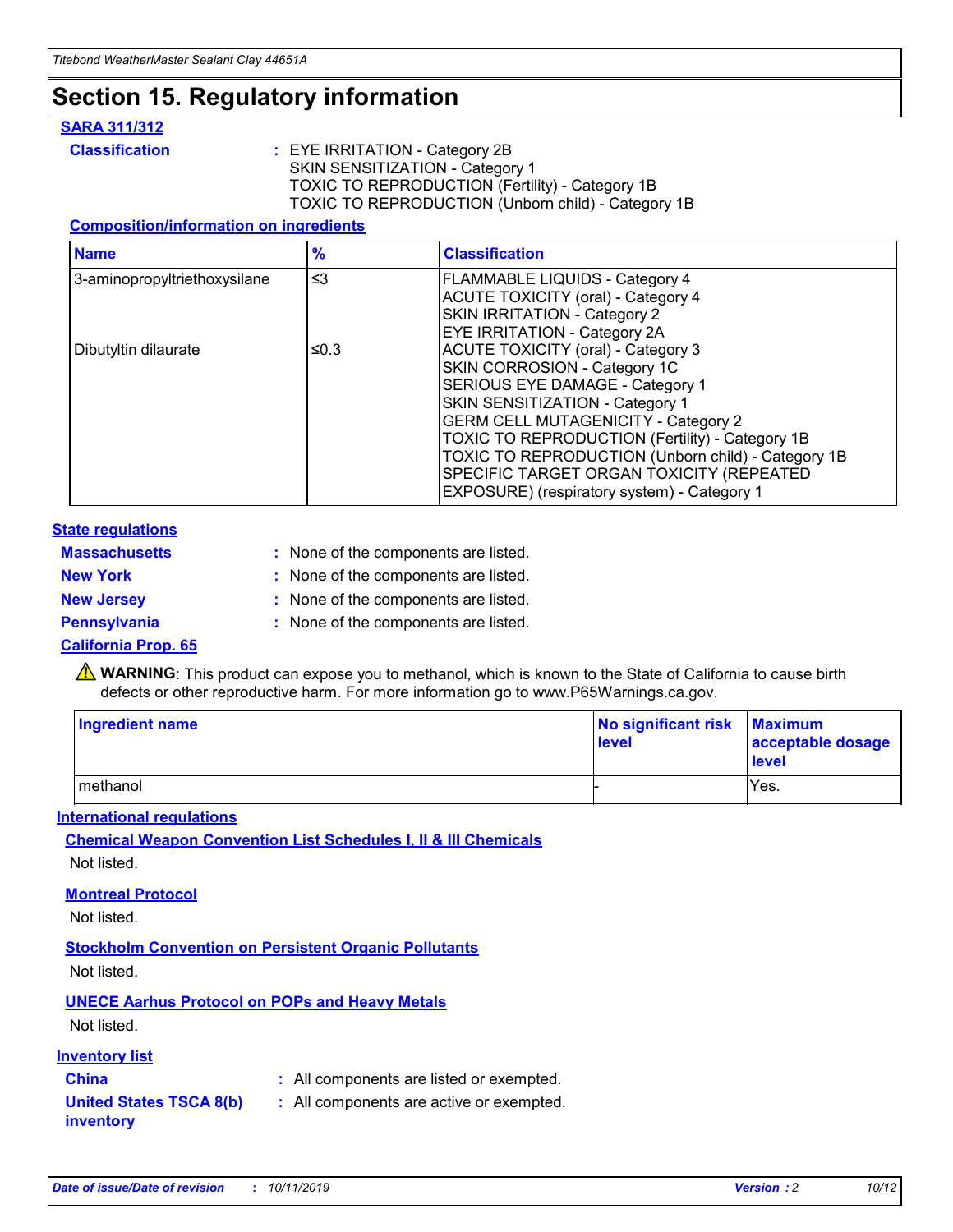## **Section 16. Other information**

**Hazardous Material Information System (U.S.A.)**



**Caution: HMIS® ratings are based on a 0-4 rating scale, with 0 representing minimal hazards or risks, and 4 representing significant hazards or risks. Although HMIS® ratings and the associated label are not required on SDSs or products leaving a facility under 29 CFR 1910.1200, the preparer may choose to provide them. HMIS® ratings are to be used with a fully implemented HMIS® program. HMIS® is a registered trademark and service mark of the American Coatings Association, Inc.**

**The customer is responsible for determining the PPE code for this material. For more information on HMIS® Personal Protective Equipment (PPE) codes, consult the HMIS® Implementation Manual.**

#### **National Fire Protection Association (U.S.A.)**



**Reprinted with permission from NFPA 704-2001, Identification of the Hazards of Materials for Emergency Response Copyright ©1997, National Fire Protection Association, Quincy, MA 02269. This reprinted material is not the complete and official position of the National Fire Protection Association, on the referenced subject which is represented only by the standard in its entirety.**

**Copyright ©2001, National Fire Protection Association, Quincy, MA 02269. This warning system is intended to be interpreted and applied only by properly trained individuals to identify fire, health and reactivity hazards of chemicals. The user is referred to certain limited number of chemicals with recommended classifications in NFPA 49 and NFPA 325, which would be used as a guideline only. Whether the chemicals are classified by NFPA or not, anyone using the 704 systems to classify chemicals does so at their own risk.**

#### **Procedure used to derive the classification**

| <b>Classification</b>                                                                                                                                                                  |                                                                                                                                                                                                                                                                   | <b>Justification</b>                                                                                                                                                                                                                                                                                       |  |
|----------------------------------------------------------------------------------------------------------------------------------------------------------------------------------------|-------------------------------------------------------------------------------------------------------------------------------------------------------------------------------------------------------------------------------------------------------------------|------------------------------------------------------------------------------------------------------------------------------------------------------------------------------------------------------------------------------------------------------------------------------------------------------------|--|
| <b>EYE IRRITATION - Category 2B</b><br>SKIN SENSITIZATION - Category 1<br><b>TOXIC TO REPRODUCTION (Fertility) - Category 1B</b><br>TOXIC TO REPRODUCTION (Unborn child) - Category 1B |                                                                                                                                                                                                                                                                   | Expert judgment<br>Expert judgment<br>Expert judgment<br>Expert judgment                                                                                                                                                                                                                                   |  |
| <b>History</b>                                                                                                                                                                         |                                                                                                                                                                                                                                                                   |                                                                                                                                                                                                                                                                                                            |  |
| Date of printing                                                                                                                                                                       | : 4/22/2022                                                                                                                                                                                                                                                       |                                                                                                                                                                                                                                                                                                            |  |
| Date of issue/Date of<br>revision                                                                                                                                                      | : 10/11/2019                                                                                                                                                                                                                                                      |                                                                                                                                                                                                                                                                                                            |  |
| Date of previous issue                                                                                                                                                                 | : 10/16/2020                                                                                                                                                                                                                                                      |                                                                                                                                                                                                                                                                                                            |  |
| <b>Version</b>                                                                                                                                                                         | $\therefore$ 2                                                                                                                                                                                                                                                    |                                                                                                                                                                                                                                                                                                            |  |
| <b>Key to abbreviations</b>                                                                                                                                                            | $\therefore$ ATE = Acute Toxicity Estimate<br><b>BCF</b> = Bioconcentration Factor<br>IATA = International Air Transport Association<br><b>IBC</b> = Intermediate Bulk Container<br><b>IMDG = International Maritime Dangerous Goods</b><br>$UN = United Nations$ | GHS = Globally Harmonized System of Classification and Labelling of Chemicals<br>LogPow = logarithm of the octanol/water partition coefficient<br>MARPOL = International Convention for the Prevention of Pollution From Ships, 1973<br>as modified by the Protocol of 1978. ("Marpol" = marine pollution) |  |